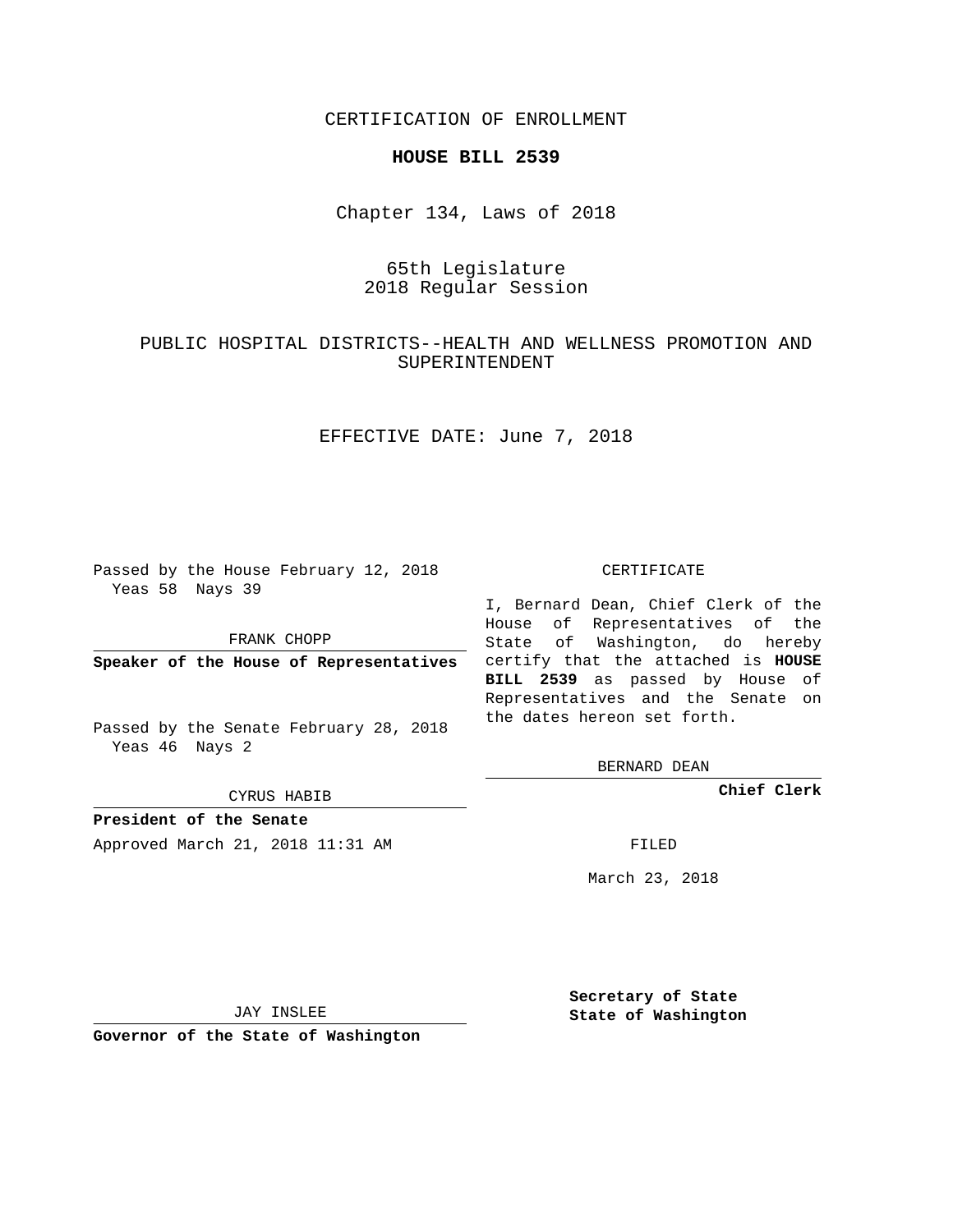### **HOUSE BILL 2539**

Passed Legislature - 2018 Regular Session **State of Washington 65th Legislature 2018 Regular Session By** Representatives Peterson, Griffey, Kloba, and Robinson Read first time 01/10/18. Referred to Committee on Local Government.

1 AN ACT Relating to public hospital district health and wellness 2 promotion activities and superintendent appointment and removal; and amending RCW 70.44.007 and 70.44.070.3

4 BE IT ENACTED BY THE LEGISLATURE OF THE STATE OF WASHINGTON:

5 **Sec. 1.** RCW 70.44.007 and 1997 c 332 s 15 are each amended to read as follows:6

7 As used in this chapter, the following words have the meanings indicated:8

9 (1) "Other health care facilities" means nursing home, extended 10 care, long-term care, outpatient, and rehabilitative facilities( $(\tau)$ ): 11 ambulances $((7))$ ; facilities that promote health, wellness, and 12 prevention of illness and injury; and such other facilities as are 13 appropriate to the health and wellness needs of the population 14 served.

15 (2) "Other health care services" means nursing home, extended 16 care, long-term care, outpatient, rehabilitative, ((health 17 maintenance,)) and ambulance services; services that promote health, 18 wellness, and prevention of illness and injury; and such other 19 services as are appropriate to the health needs of the population 20 served.